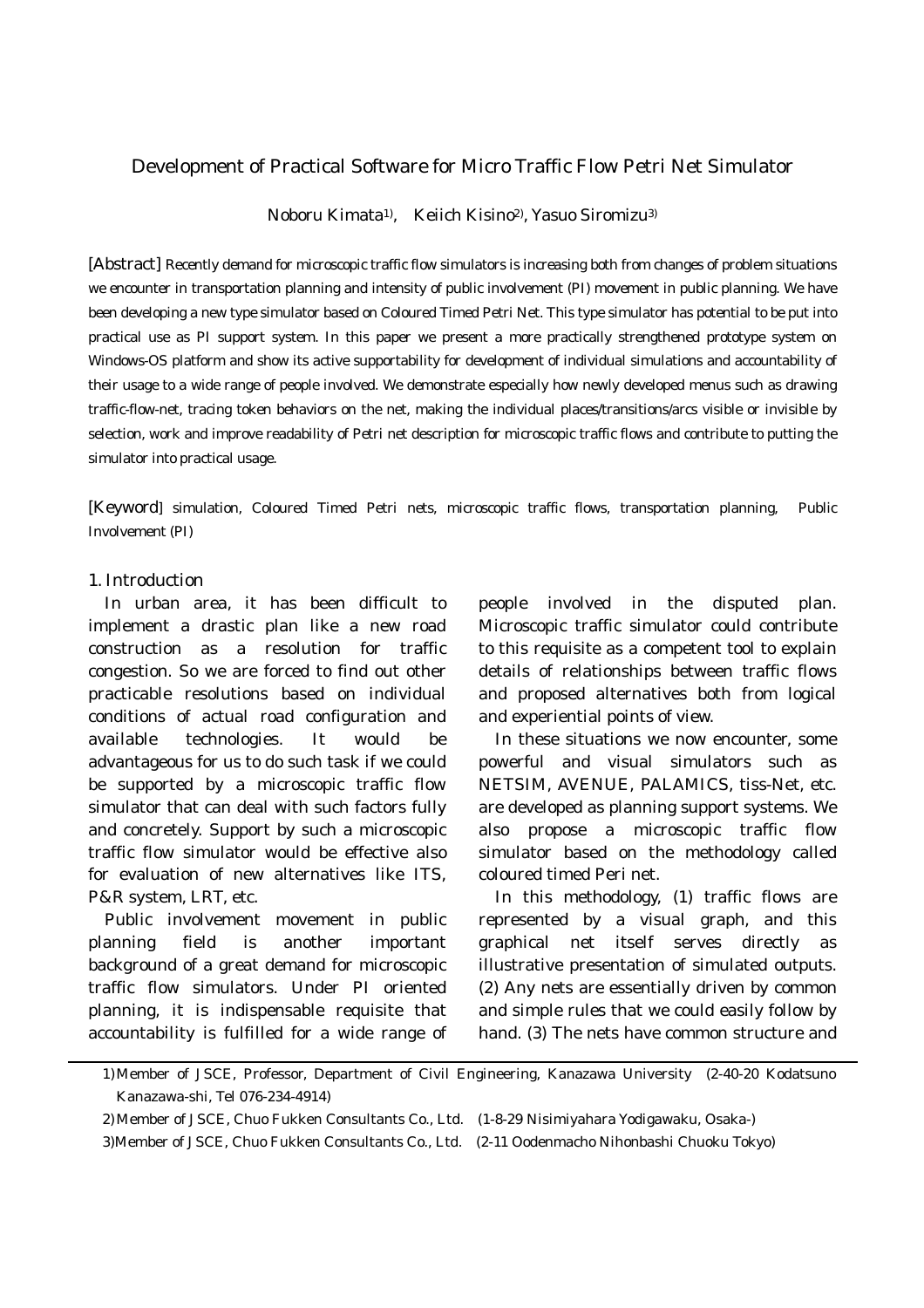are conjunctive each other. From (1) and (2), we can develop highly flexible driving software for traffic flows Petri nets. Under this software and from futures of (1) and (3), we can easily perform to expand and refine our description of disputed traffic flows by step-by-step wisely. And constructed net models of disputed traffic flows and construction processes of these nets could be understood both by following the logic manually and by confirming vehicle's movements visually only given fundamental knowledge of Petri nets and their driving rules.

 We expect certain potential to our simulator as PI support system from these properties and then try to expand it to some more practical level. In this paper, we first summarize our Petri net type simulator and explain some fundamentals like collision safety in simulated traffic flows, renewal rule of vehicle's speed, etc. Afterward, we present its more practical oriented and converted version from UNIX to Windows-OS platform, and demonstrate menus newly devised for PI style usage.

2. Petri nets Methodology for Traffic Simulation

2-1 Peri nets representation of vehicle traffic flows.

 Essentially in Peri net method, objective system is represented by a graph with two kinds of nodes: places and transitions. In the nets, arc exists only from a place to a transition or from a transition to a place and is classified into input, output, or inhibitor arc. And states of the system are indicated by markings of tokens at the places.

 States are dynamically transformed by "firing" of enabled transitions. As mentioned above, the firing rule is simple and common: a transition fires if and only if at least one token is marking at all input places of the transition and no token exists at any inhibitor places. And after the transition fires, its associated tokens at its input places are removed, and a token is deposited at each of its output places. Here we avoid non-determined situation with "conflict" in traditional rule because we must

validate traffic safety. We will explain this point in section 2-2(1).

 Fig.1 is an example of Peri net representations of vehicle traffic flows around a signalized intersection focusing on the traffic flow from left to right in this figure. The modeling road is a single lane for each way and set right-turn pocket with capacity five near the intersection. As shown in Fig.1, a system net of traffic flows can be constructed by combining several basic Petri nets for fundamental traffic flows. In this case the system net consists of five such basic sub nets as follows: vehicle's arrival sub-net, vehicle's progress sub-net, lane changing sub-net, traffic signal sub-net, right turn behavior sub-net. We have developed other basic sub nets like merging, pedestrian crossing, etc.

 Vehicle's arrival sub-net generates vehicles at time intervals which follow exponential distribution with given mean time  $\mu$ . It is needless to say that  $1/\mu$  is the expected mean of generated traffic volume. In Fig.1, this type sub nets are put at both the left and the right hand end as generators for the main and the opposite traffics respectively.

 Sub net is combined with vehicle's progress sub-net as shown in Fig.1. As presented in Fig.2, vehicle's progress net is a bonded net of sub nets each consists of a paired places and two transitions and corresponds to a block on the road defined as a space limited only for one vehicle to occupy safely.

 Here we define the transition as an event of vehicle's progress to the adjacent block on the road. While we devise the definition of the paired places as one of places is "vehicle's presence in the block" (denoted by a black token) and another is "non-occupation of the block" (denoted by a white token). And we connect them to the transitions by arcs of such input / output relationships as presented in Fig.2 (a). Traffic safety is autonomously validated by these net modeling and the firing rule described above.

Firstly, two types of places are complement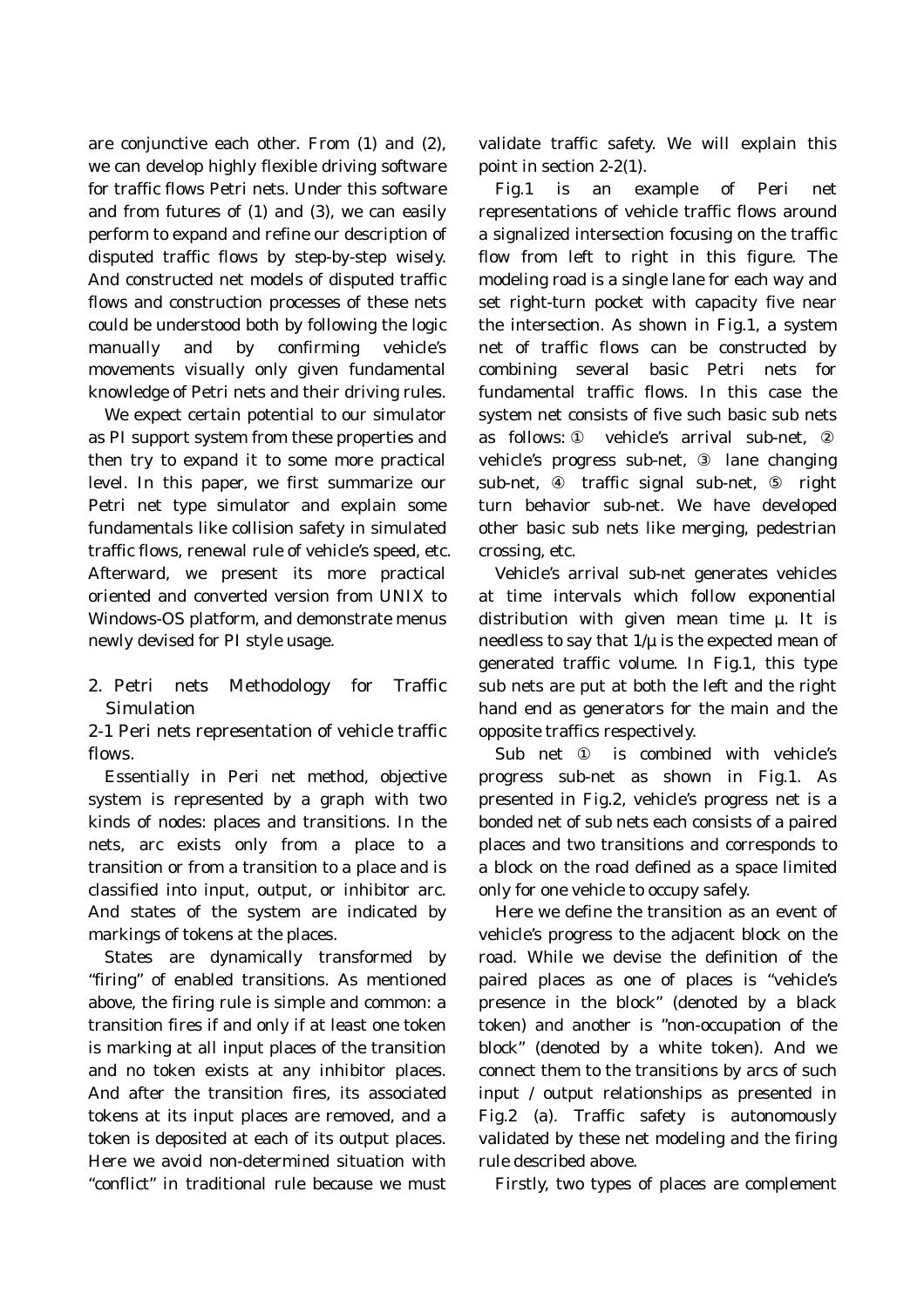

Fig.1 Petri-net Representation of Traffic Flows around Signalized Intersection

**PLACE AR** 



Fig.2 Basic Sub Net of Vehicle's Progress

relations with each other and then always only one token is put on either one of them. In Fig.2 (a), places inscribed with (-2) are first type ones and places inscribed with (-1) are second types. So tokens are put on at only ones of paired places, saying  $P1(-2)$ ,  $P4(-1)$ , and  $P6(-1)$ . Here a black token indicates existence of a vehicle and a white token non-occupation of the block. Then the marking of Fig.2 (a) represents a state of traffic flow that one vehicle exists at the first block while its forward two blocks are free.

 Next, applying the firing rule to this net marking, we can identify only transition t2 is enabled because its all input places P1 and P4 are marked by tokens but for other transitions one of their input places is not marked. Then

## Table 1 Sdata Statement of System Net of Fig.1

| $\frac{-1}{-1}$<br>/*FLADE0*/<br>-1<br>$\frac{1}{1}$<br>-1<br>-1<br>Ŭ                                                                                                                                                                                                             |
|-----------------------------------------------------------------------------------------------------------------------------------------------------------------------------------------------------------------------------------------------------------------------------------|
| 15 30 38 39 -1 10 -1 -2 3 / *signal green*/<br>15 16 30 38 39 -1 - 27 -1 -2 0 -/*signal red*/<br>end                                                                                                                                                                              |
| TRAN 41<br>0 /*TRAND*/<br>$02 - 1$<br>$\sim$ $\sim$ $\sim$<br>$23 - 1$<br>$14 - 1$<br>$\overline{1}$                                                                                                                                                                              |
| $13 \t16 \t-1$ $14 \t15 \t-1$<br>0<br>$\begin{array}{cc} 16 & 17 & 19 & -1 & 2 \\ 18 & 20 & -1 & 1 \\ 22 & 18 & -1 & 1 \\ 3 & 0 & 1 & 1 \end{array}$<br>15<br>$18 - 1$<br>/#LaneChanging 1 %/<br>$17$ 21 $-1$ 18 20 $-1$<br>$1923 - 1$<br>/*TRAN10*/<br>ň<br>20 25 -1<br>21 24 -1 |
| T0KEN 100<br>2 -1 4 -1 6 -1 8 -1 10 -1 12 -1 14 -1<br>16 -1 18 -1 21 -1 23 -1 25 -1 27 -1 29 -1 31 -1                                                                                                                                                                             |
| GENE 2<br>0 10 0.01<br>44 10 0.01<br>$-1$                                                                                                                                                                                                                                         |
| seneratet ranZ 4                                                                                                                                                                                                                                                                  |



transition t2 fires and the state of the net shifts to the marking as shown in Fig.2 (b). It is easy to understand that this marking represents the vehicle progressed safely to the adjacent forward block.

 While Fig.2 (c) represents a traffic state that two vehicles are running on neighboring blocks. We can also assure that collision never occur in this situation. Since transition t3 does not satisfy the firing condition mentioned above, then it does not fire until the forward vehicle progresses to the next block and a token is returned at P6. That is, in vehicle's progress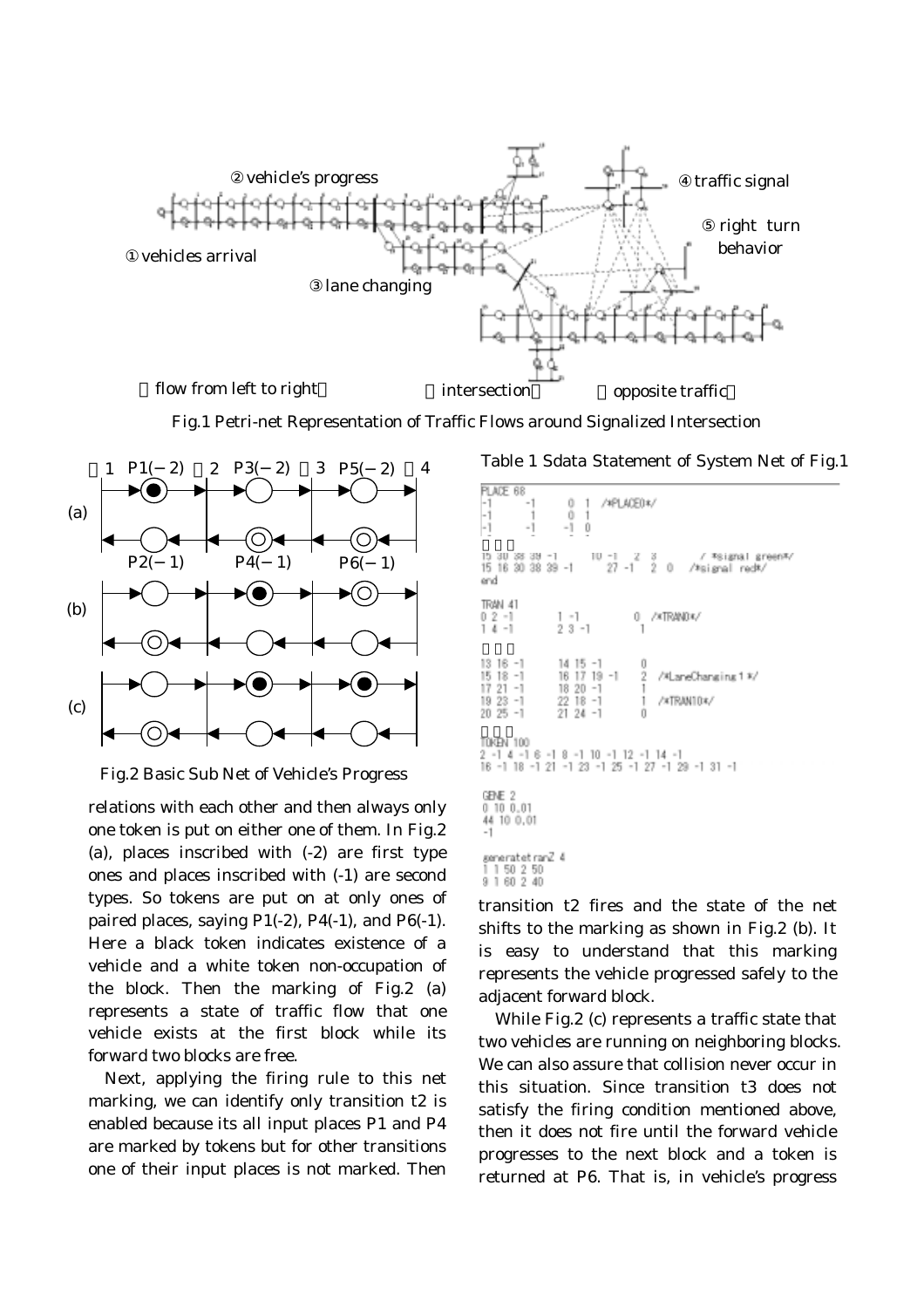net vehicles run autonomously as following their forward ones and rear-end collision is avoided.

 Lane changing sub net is modeled by devising two expanded transitions as follows. One is generative transition and equips tokens with colors that represent straight, left turn, or right turn vehicles. Another one is selective transition that selectively determines its output place according to token-colors. In Fig.1, GT denotes the former and ST denotes the later. Tokens (vehicles) equipped with colors by GT are deposited at one of correspondent output places (lanes) of ST when transition ST fires.

 In sub nets of traffic signal and right turn behavior, we design usage of inhibitor arcs to intentional traffic control. Inhibitor arcs from the place of red signal to the transition stop vehicles to enter the intersection until the token stays at the red place because of the firing rule. We could design inhibitor arcs according to phases of the signal we want to adopt. We can also use inhibitor arcs to ensure critical gaps between right turn vehicle and ones running opposite lanes. In Fig.1, we use a traffic signal sub net with four phases, green, right turn only, yellow, and red, and a right turn behavior sub net with space of five blocks as driver's acceptable critical gap.

 The individual system net is detailed by a numerical data format called Sdata. At Table 1, we show a part of Sdata statement for the system net of Fig. 1.

 The statement of Sdata consists of five parts, PLACE, TRAN, TOKEN, GENE, and generatetranZ. In the part of PLACE, we describe related inhibit transitions, types of place, and parameter for drawing/non-drawing at simulation to each of all places which appear in the system net. In TRAN, we do specification to all of transitions in same manner. The part of TOKEN is used to set an initial marking of the system net by describing place numbers and initial stay timers at the places. GENE defines parameters for traffic volumes we want to generate at the vehicle's

arrival sub-nets mentioned above, and generatetranZ sets ratios of colors to transition GTs in order to simulate more realistic and reliable designated traffic flows. As demonstrated lately, Sdata representation is indispensable to our computer simulation and its wide range of applicability and visual readability.

2-2 Simulation Algorithm of Traffic Petri **Nets** 

(1) Driving algorithm by firing of transitions.

 As mentioned in 2-1, Petri nets are dynamically driven by the "firing" rule of transition. We essentially adopt this rule as our simulation algorithm. That is, a transition fires if and only if

r-1: at least one token is marking at all input places of the transition and

r-2: no token is put at all inhibitor places, then r-3: it's associated tokens on its input places are removed, and

r-4: a token is deposited on each of its output places.

 In traditional rule, if enabled transitions, from viewpoints of r-1 and r-2, are "conflict" with each other, one of them is selected in probabilistic manner and only the selected transition fires. But in our driving algorithm all of enabled transitions fire simultaneously at the same instance as mentioned in 2-1.

 Fig. 3 shows an example of "conflict" situation in traffic Petri nets. Judging from viewpoints of r-1 and r-2, both of transition t1 and t5 are enabled. And it is obvious that if one of them fires then the another becomes not enabled because of net transaction by r-3 and r-4. This is the definition that transition t1 and t5 are "conflict" with each other.

 In the case of traffic simulation, this means that always one of the vehicles located at P1 and P5 gives way another vehicle and collision accidents are never occurred. But it is too optimistic in this case. In our algorithm, both transition t1 and t5 fire simultaneously. Therefore two vehicles enter the space P3 and a collision will occur.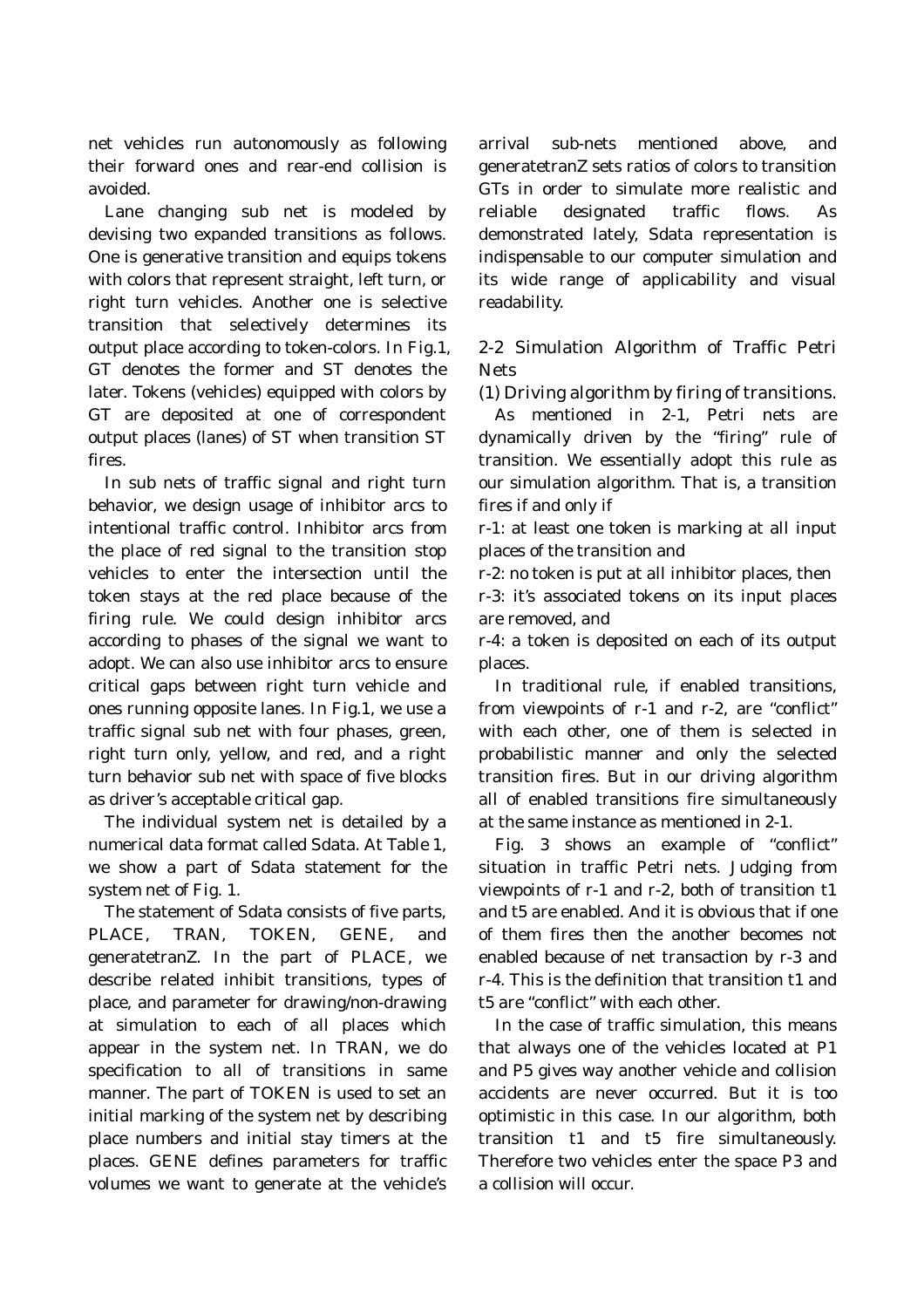

Fig.3 Conflict State in Traffic Peri-nets

 Of course it will be very rear to occur such simultaneous firing of transitions even in our algorithm. But we need avoid the risk intentionally by setting priority to main road. Fig.4 presents such a net in which priority is given to the vertical road against horizontal one using inhibitor arc. In this net, t5 can not fire so for as the token stays at P1 because of r-2 mentioned above. And the token passes the P3 and a token is returned to P2, then t5 becomes to fire. So in our algorithm, head to head collision can be avoided by introduction of some intentional rule.

 This modeling technique can be applied to sub nets of traffic signal, right turn behavior, merging, pedestrian crossing, etc. It is also possible to devise a kind of killer sub nets for safety mechanism of these nets and to construct a system net for collision simulation by combining them to traffic flow net.

(2) Renewal rule of vehicle's desired speeds

 The notion of time in timed Petri nets are given by "timers" associated with places or tokens. For instance, duration times of each phases of traffic signal are represented by timers set on corresponded places. And these timers are fixed at constants if not actuated control case. To such type of sub nets we can apply the firing rule directly and change only the state of net after the laps of the timers. That is we need no treatment of timers themselves. But concerning to vehicle's progress sub nets that we discussed at Fig. 2,



Fig.4 Priority Setting by Inhibitor Arc

Table 2 Example of Vptimer Table

|                                                           | ■ vptimer.txt - メモ帳                  |                                 |         |
|-----------------------------------------------------------|--------------------------------------|---------------------------------|---------|
|                                                           |                                      | File $(E)$ Edit $(E)$ Search(S) | HeIp(H) |
| 10.8<br>∥1.2 0.8 1.0<br>2.4 1.2 1.0<br>$ 4.8 \t2.4 \t1.0$ | $0.6\quad 0.7$<br>lelse 2.4 1.0 2947 |                                 |         |
|                                                           | lagtime 4.8 1.3                      |                                 |         |



and Progress

we need additional procedure to renew timers of associated tokens.

 The tokens located at places of type (-2) represent vehicles on road. Their timers are time that the tokens stay at the places and mean times that the vehicles journey the one block that we define at 2-1. That is, these timers vary depending on currently realized speeds of vehicles and traffic conditions. Then for tokens on the place of type (-2), we define their timers as a new type and incorporate additional procedure to renew them under an assumption that drivers will be tendency to put up their desired speed if possible.

Table 2 is an example of reference data for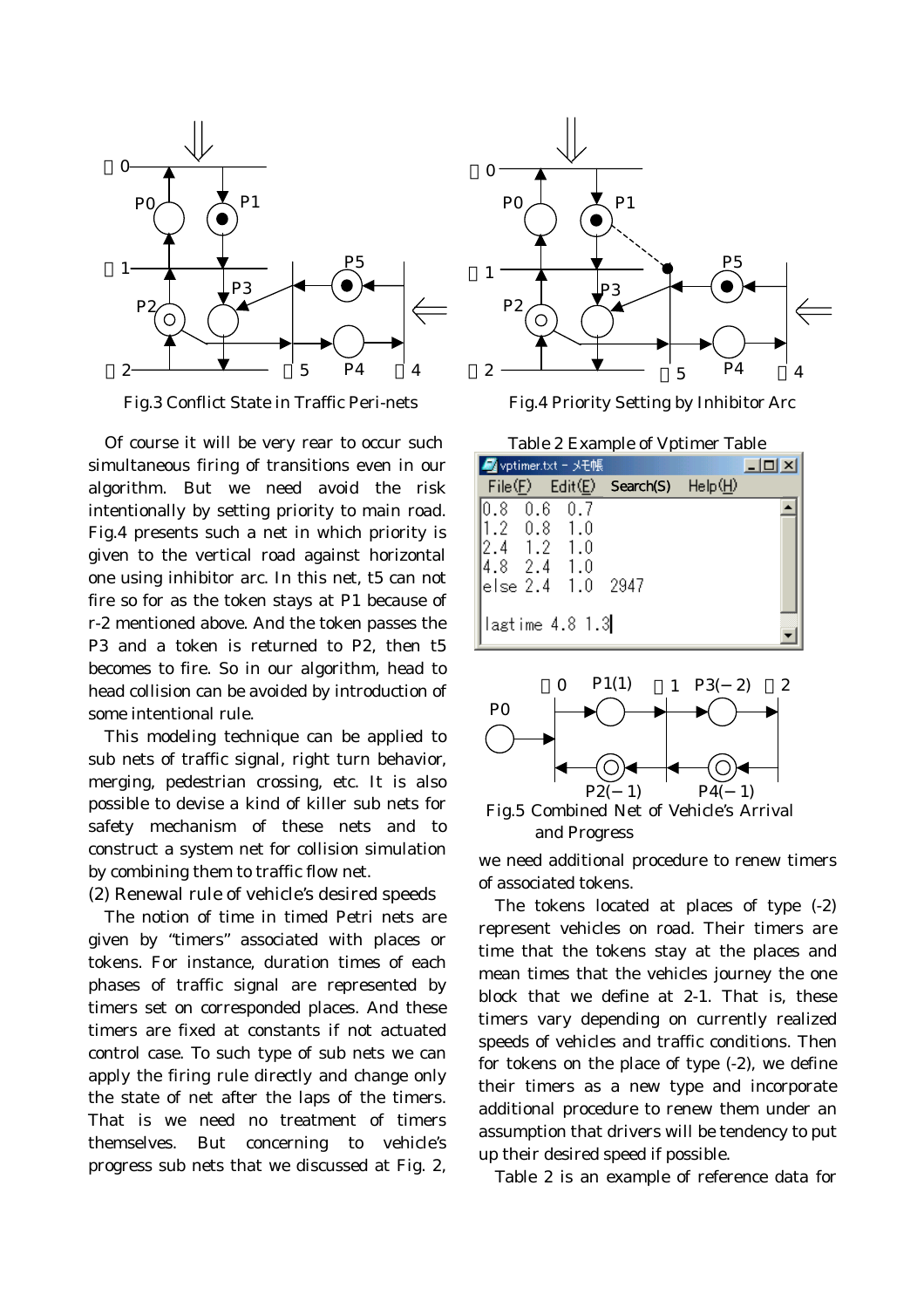renewal of desired speeds named as the "vptimer" table. The table is described using stay time values calculated by (the length of a block) / (desired speed). In this table, we also assume that the length of a block is 6.7m and maximum speed limit is 40kph.

 The first column of this table represents realized vehicle's stay time at the current place and the second desired stay time (reverse of desired speed) at the next place the vehicle progresses. In third column, we could assume probabilities that drivers would select acceleration shown in the table. At the bottom line of this table, we could also set lag-time when vehicles start from state of stopping. The numerical values following "lag time" are stay time for judgement of state of stopping and delayed time of firing.

 Incorporation of the vptimer would be informative for simulation of traffic flows. But it requires stay time at the current place as reference data to renew timers of token corresponded to vehicle. Fig. 5 reveals a problem arisen from this requirement and its resolution.

 Fig. 5 is the combined net between the sub nets of vehicle's arrival and vehicle's progress. The P0 is programmed as a generation place where vehicles are generated as tokens at time intervals with an exponential distribution. Then place P0 holds generated times of tokens but does not hold any stay times of tokens. When we bond P0 to the vehicle's progress sub net without any amendment, P1 becomes as type of (-2) instead of (1) denoted in Fig. 5.

 If P1 is a place of type (-2), it is impossible to determine the timer attached to the token that progresses to the place P1(-2) because there is no stay time at current place P0 to be referred at the vptimer table. The net shown in Fig. 5 resolves this problem by defining the place P1, adjacent to the generation place P0, as special type of (1) and devising a fixed timer on this special place.

 The tokens that progressed to P1 stay there for a fixed duration given by this timer. Then how many tokens are generated densely at P0, the minimum of firing intervals of transition t1 is limited to this fixed duration. In other words, the timer setting on this place defines the maximum volume of traffic generated by our vehicle's arrival sub net. It is said that the maximum capacity per a lane is 2200 2500 (pcu/h). We use 1.6 second by default as the fixed timer for places denoted (1) in traffic Petri nets. The maximum volume is then calculated as 2250 (pcu/h). Fig. 5 is seen as artificial at glance, but we insist as supported by traffic reality.

3. Development of Practical Prototype for Petri Net Traffic Simulator.

3-1 Requisites for PI usage of Petri net traffic simulator.

 We advocate a PI style usage of our newly developed simulator for urban traffic planning. Here we consider fundamental requisites to evolve a practical prototype from the simulator to this end. The process of simulation usage for PI style planning is generally divided into the following three phases: description phase of disputed traffic situation by Petri nets, construction and execution phase of the net on computer, and application phase of simulation to the planning. We insist above that the most competitive potential of our simulator is users could develop their own nets corresponding to their individual cases and validate them for their planning bases almost by themselves. But in reality still user's working load may be heaviest at the first phase. So it is especially vital to lighten the working load at this phase to the PI style usage success.

 We try to achieve this requisite by implementation of the first phase working itself on computer, which is supposed to be classified as the second phase at above recognition. During the first phase, we do trial and error to get suitable net to simulate disputed traffic situations. First of all we must endeavor to realize step-by-step wisely construction and execution procedure of Petri nets model development and facilitate trial and error performance on our prototype system. As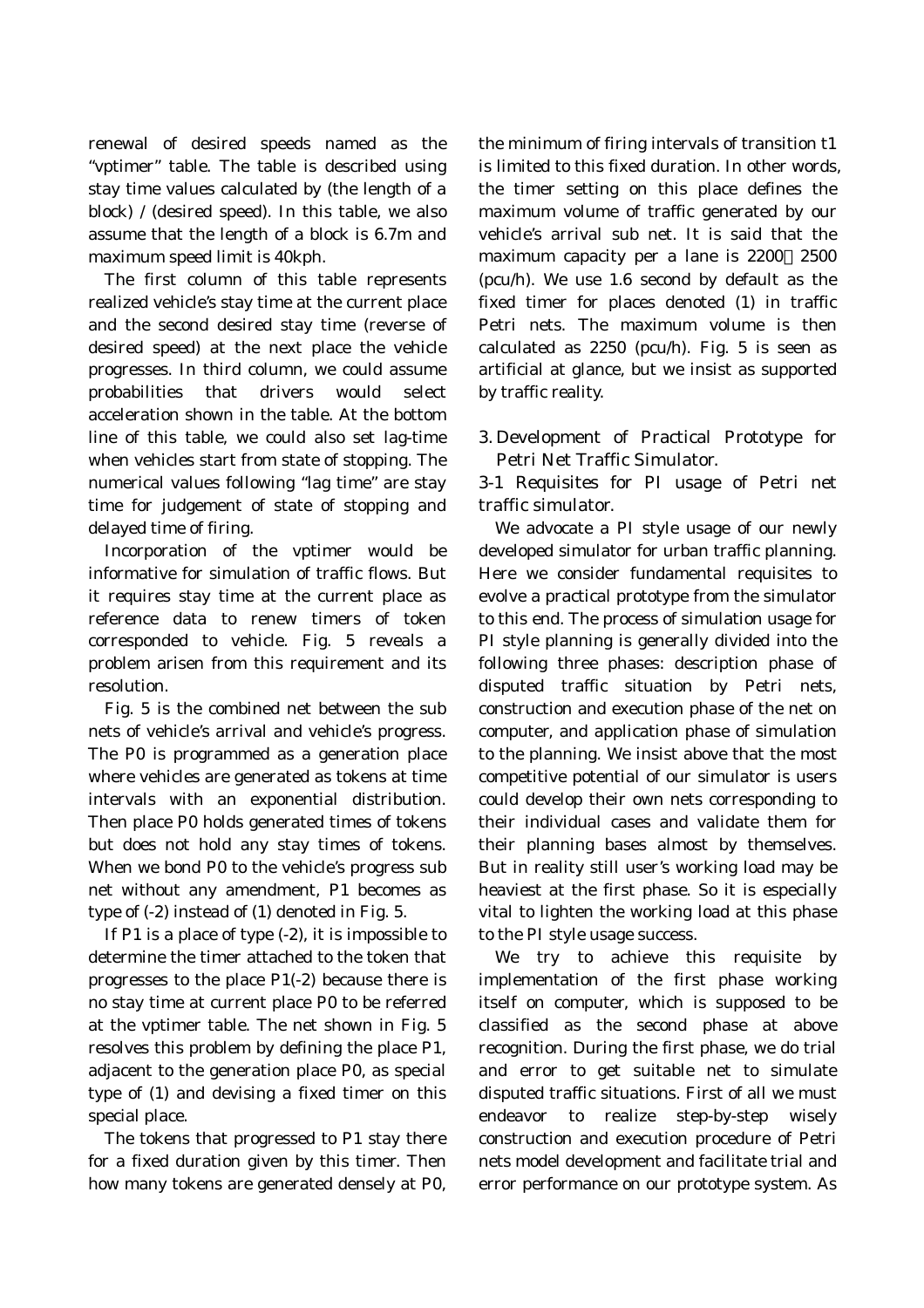discussed above, direct execution of any nets without any reprogramming is another competitive future of Petri nets simulator. So we can develop such a prototype by devising user friendly interface to this end.

 In the trial and error process, advocators of nets try to interpret their nets modeling to other participants and participants try to contribute to construction of nets for practical usage by understanding the model structure, expressing their opinions and proposing ideas. In Petri net methodology, the net itself serves directly illustrative presentation of simulated outputs. This property provides valuable assistance to fostering communication between advocators and other participants and achieving more useful net construction. So we must endeavor to enrich visual and illustrative presentation ability of nets.

 The net showed at Fig. 1 is so simple that simulated token's moves are traced easily on this style of presentation. But in practical cases, it is easy to predict that nets become more complicated and become difficult to trace token's moves or to follow logical structure if we present them directly. For instance increasing of number of places and transitions increases number of arcs among them and nets themselves will become rapidly unreadable because of high density of drawn arcs. Then we may say that it is also vital how to elaborate the net representation interface in order to ensure readability of drawn nets on computer and trace complicated tokens behaviors in the nets.

3-2 Windows version interface of Perti net simulator

 From considerations in section 3-1, we focus on following three points: (1) step-by-step wisely construction and execution of net development for practical usage, (2) selective representation of net components to ensure visibility and readability of nets drawn on computer, and (3) coloring tokens to trace complicated their behaviors. Fig.6 is the main menu developed as user interface in order to realize these points on our prototype system. Here left side three of buttons on the main menu and right side two buttons are almost same as standard ones equipped with the Microsoft Windows system. Other three are ones added for Petri net traffic flows simulator. Fig.6 shows a situation that following selection of "Drawing Net", "Figure the Net" is clicked and a pullout menu appears which contains sub menu to select for ensuring visibility and readability of nets drawn on computer, and for tracing complicated tokens behaviors. We give outline of usage and functions of them.

 First, we assume that a net model is proposed and its Sdata file is made up. Now, we can open the Sdata file by clicking "File" on Fig.6 and selecting the file name. Construction of the net on computer is executed using "Drawing Net". As shown in Fig. 6, "Drawing Net" has sub menu which consists of "Layout P and T", "Figure the Net", and "Sketch the Road". Here we select "Layout P and T" and click it. Fig. 7 appears on screen as support windows to lay out places and transitions of which the net consists. Then we select a place or a transition from the lists shown at the left side sub windows and click the put-button. After that we move the cursor on screen to the position where we want to lay out the place or the transition and click the mouse at the point. As shown at the right side of Fig.7, a circle or a bar is drawn at the position corresponding to the selected component.

 Continuing this procedure, we construct the net on computer. In section 3-1, we pointed out rapidly increasing of arcs between places and transitions in practical usage. So in order to reduce user's load we adopt the algorithm that all of arcs are drawn automatically by referring their relational data to the Sdata. Also we provide at right side another sub windows which display relevant components to the selected one and guide user's construction procedure of net.

 Of course, we could rearrange easily positions of components by drag and drop of them. This rearrangement procedure can be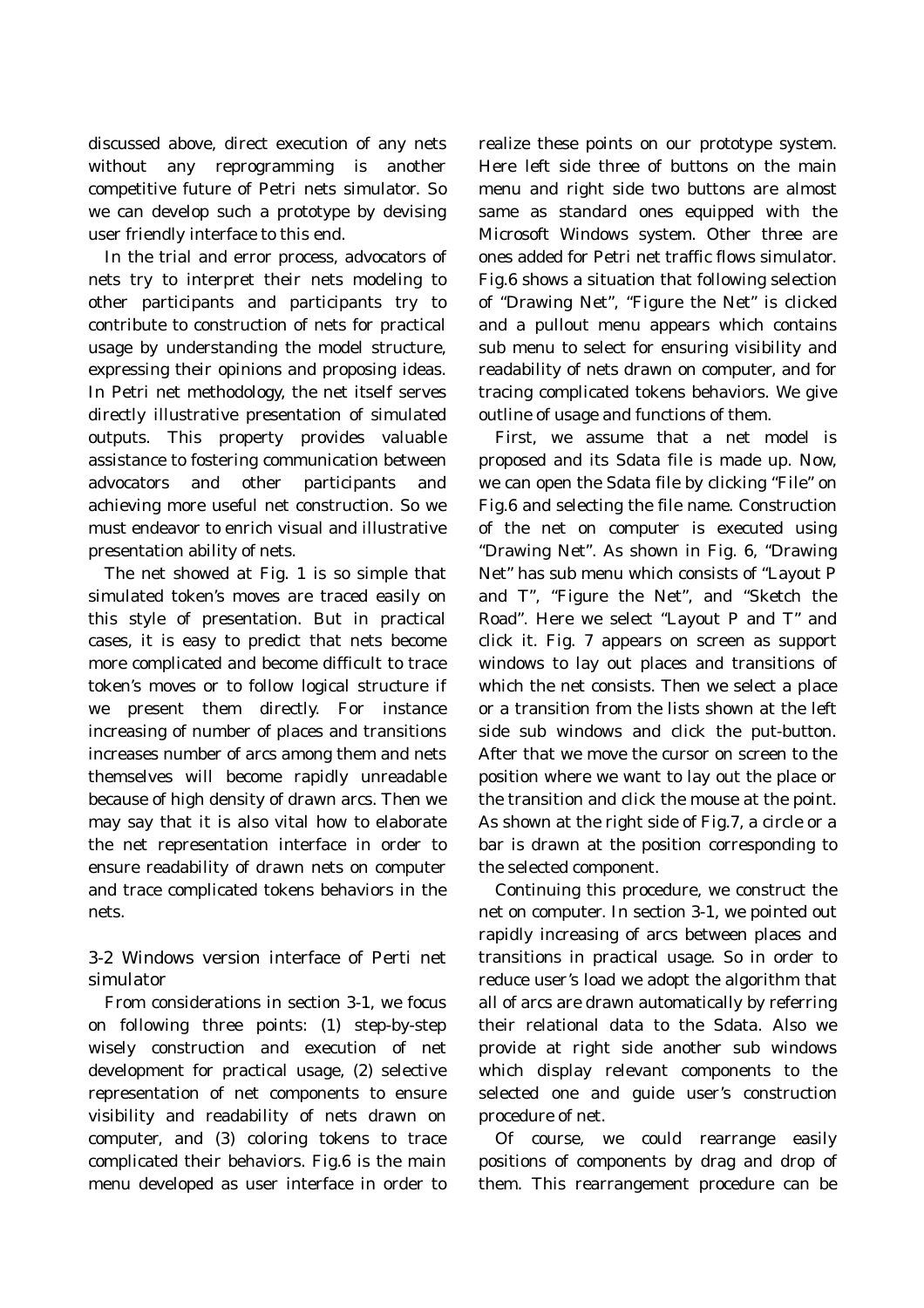| – PetriNet Simulation System - 『黒題.sdata』    |                                                                                                                                                                                                                                                                                                                       |  |  |  |
|----------------------------------------------|-----------------------------------------------------------------------------------------------------------------------------------------------------------------------------------------------------------------------------------------------------------------------------------------------------------------------|--|--|--|
| Edit(E)<br>View(V)<br>File(F)<br>Graph(G)    | Simulation(S)<br>HeIp(H)<br>Window (W)<br>Drawing Net(D)                                                                                                                                                                                                                                                              |  |  |  |
| $\left \frac{B}{2}\right $<br>太阳出<br>l s2 ⊟i | Layout P and T(L)<br>N I Is I I can bolid Line 1<br>$CoIor: \boxed{E}$<br>Figure the $Net(F)$<br>Non Display(D)<br>Sketch the Road(R)<br>v Numbering (N)<br>$\text{Coloring}(\text{C})$<br>Iconic Style (S)<br>Painting Tokens(P)<br>Time(T)<br>Edit Token Color(E)<br>View by Token Color $\setminus\!\!\!\setminus$ |  |  |  |

Fig.6 Basic Menus of Prototype Petri-net Simulator (Windows version)



Fig.7 Interface for "Layout Places and Transitions" Fig.8 Menus for Simulation Execution

applied to sub nets by selecting them as an entity. By adopting strategy to lay out in wider space at the earlier stage of net construction and ensure visibility and readability of the net, users can check more easily the logical relationships between places and transitions even if the net is complicated. At the latter stage, users can get more realistic configuration of the net by rearrangement to overlap some parts and/or move some parts to positions to well fit the real space.

 The layout data of the net is saved as Ndata file paired with the Sdata by using "File" menu. After this, we open the Sdata then the net is drown on computer. Users can do step-by-step wisely construction and execution of the net modeling supported by these functions.

 "Figure the Net" supports users to ensure visibility and readability of the net and to trace token's movement on the net from more detail viewpoints. "Non Display" in its sub menu

enables to draw components selectively as designated in the Sdata and simplify the representation of complex net. "Numbering", "Coloring", and "Iconic Style" help users discuss the net structure. Fig.1 is the net drawn by giving checks to "Numbering" and "Iconic Style" in this sub menu. Two special transitions GT and ST, introduced in 2-1, are displayed as bold bar and double bar respectively and become distinguishable at glance as iconic style.

 "Painting Tokens" and "View by Token Color" help users trace visually token movement by coloring tokens. By "Edit Token Color", we design colors given to tokens in order to attach realistic colors or emphasize particular token movement intentionally. We show later an example of coloring of tokens.

 Fig.8 is sub menu of "Simulation". Here we can set "Simulation Time" and initial values of "Random Number" and design "Analysis"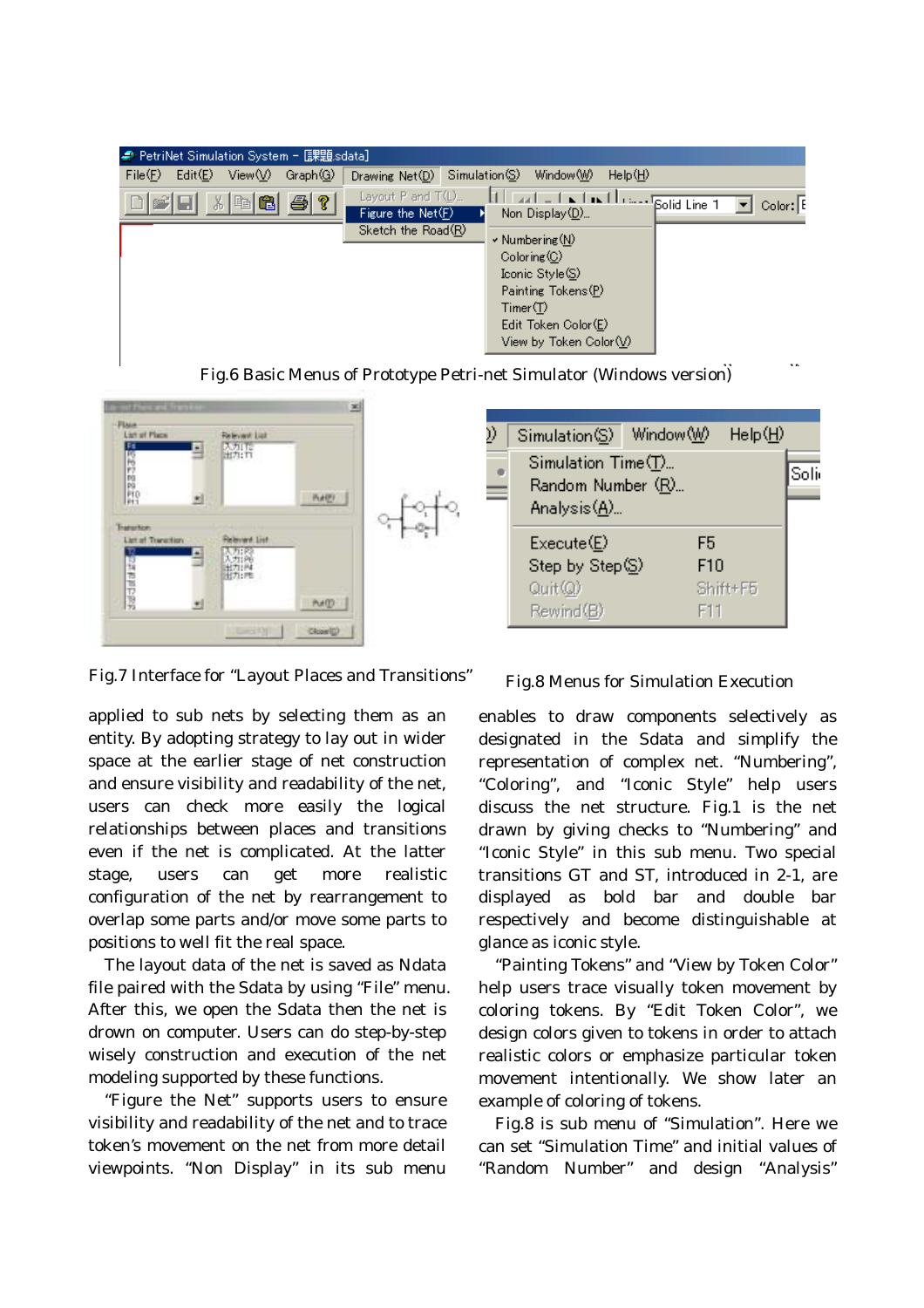

Fig.9 Representation of Traffic Flows Simulation Shots near Signalized Intersection

format. Implementation of simulation can be done in two modes, "Execute" and "Step by Step", and its rewinding is also possible by "Rewind".

 Finally, we demonstrate an example of practical traffic simulation image at Fig.9. This is a shot of simulation of the net model shown at Fig.1. In this case, we designate the Sdata as only places inscribed as (-2) and places corresponding to traffic signal in Fig.1 are "visible" and all of others like transitions, arcs, places inscribed as (-1), etc. are "invisible". And using "Sketch the Road", we outline the road configuration on the drawn net and get the simple representation shown at Fig.9 where only real space and real entities are presented and conceptual elements in the net are eliminated.

 We execute this net by giving check to "View by Token Color" and cut off a shot of simulated net markings at Fig.9. In this representation, tokens are colored according to their entities such as traffic signal, or cars of straight forward, left turn, or right turn. The shot shows us with these coloring of tokens the current phase of traffic signal, number of cars on each of lanes and their locations, and indicates visually adequacy and some causes of the current traffic situation. Step-by-step execution of this form and its rewind will facilitate to interpret and understand proposed Petri net model for practical planning.

## 4. Conclusion

 In this paper, we described some fundamentals of our micro traffic flow Petri net simulator and proposed practical prototype system for its PI style usage. And we outlined the prototype focusing on menus equipped with its user- friendly interface.

 First, we explained that "Drawing Net" has sub menu which consists of "Layout P and T", "Figure the Net" and "Sketch the Road", and they help users construct the net on computer, ensure readability and real presentation for complicated nets, and trace visually token behaviors on it by coloring them. Next, we showed that "Simulation" contains fundamental functions to set initial conditions for "Simulation Time" and "Random Number" and to design the plan of "Analysis" and revealed that two modes execution by "Execute" or "Step by Step" and "Rewind" mode are realized.

 Finally, using these menus, we demonstrated representation of simulated shot of a Petri net